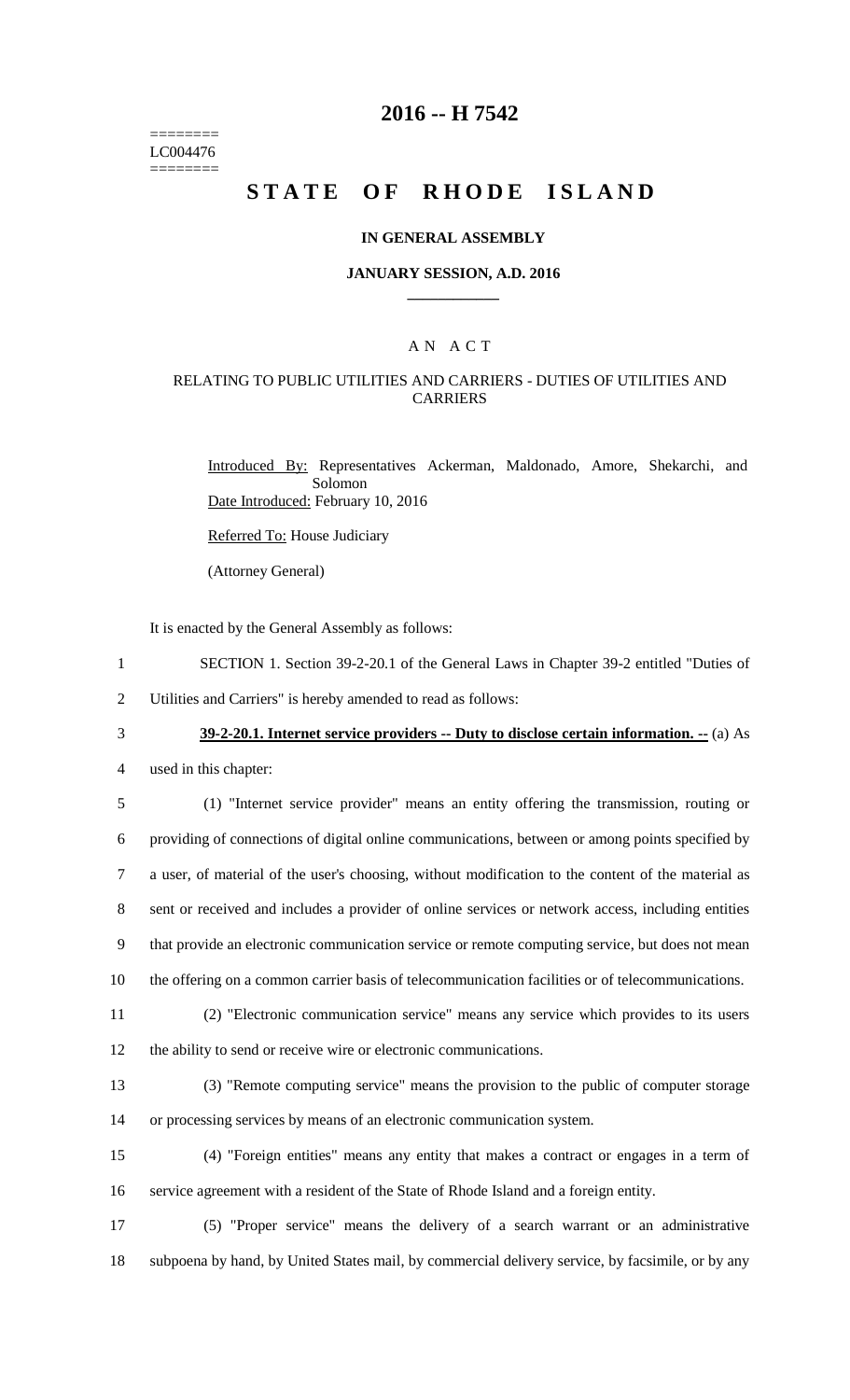other manner to any officer of a corporation or its general manager in the State of Rhode Island to any natural person designated by the entity as their agent for service of process, or if such corporation has designated a corporate agent.

 (6) "Service of process on a foreign entity" means that the service of a search warrant or subpoena which is properly served on said foreign entity shall have the same legal force and effect as if served personally within the State of Rhode Island.

 (b) (1) An Internet service provider, as defined herein, shall disclose subscriber account information consisting of the name, address, IP address and telephone numbers associated with the account to the attorney general or to the superintendent of the Rhode Island state police upon proper service, and with certification under oath by the attorney general or by the superintendent of the Rhode Island state police, that the information is necessary for an officially documented criminal investigation or prosecution of criminal complaint based on probable cause related to: the exploitation for commercial or immoral purposes, pursuant to § 11-9-1; child nudity prohibited in publications pursuant to § 11-9-1.1; child pornography prohibited pursuant to § 11- 9-1.3; employment of children for unlawful purposes pursuant to § 11-9-2; seizure and custody of exploited child-proceedings as against neglected child pursuant to § 11-9-3; contributing to delinquency pursuant to § 11-9-4; cruelty to or neglect of child pursuant to § 11-9-5; indecent solicitation of a child pursuant to § 11-37-8.8; access to computer for fraudulent purposes pursuant to § 11-52-2; intentional access, alteration, damage, or destruction pursuant to § 11-52- 3; cyberstalking prohibited pursuant to § 11-52-4.2; violation of restraining order pursuant to § 21 11-52-4.3; use of false information pursuant to  $\S 11-52-7$ , and/or video voyeurism pursuant to  $\S$  11-64-2, online impersonation pursuant to §11-52-7.1, and/or electronically disseminating 23 indecent material to minors prohibited pursuant to §11-9-1.5.

 (2) A duly authorized law enforcement person, as designated above, after issuing a certification pursuant to this section, if an arrest, grand jury proceeding, or any criminal prosecution does not result within sixty (60) days, shall apply to a judge for a search warrant as soon as practicable, but not later than seventy-five (75) days after issuance of the certification. In the event that such application is not approved, no information obtained or evidence derived from said subpoena shall be received in evidence or otherwise disclosed in any trial, hearing, or other proceeding in or before any court, grand jury, department, office, agency, regulatory body, legislative committee or other governmental authority or committee, and no information concerning any person acquired from such subpoena shall subsequently be used or disclosed in any other manner by state or local officers or employees without the consent of such person.

(c) An administrative subpoena issued to an Internet service provider shall authorize the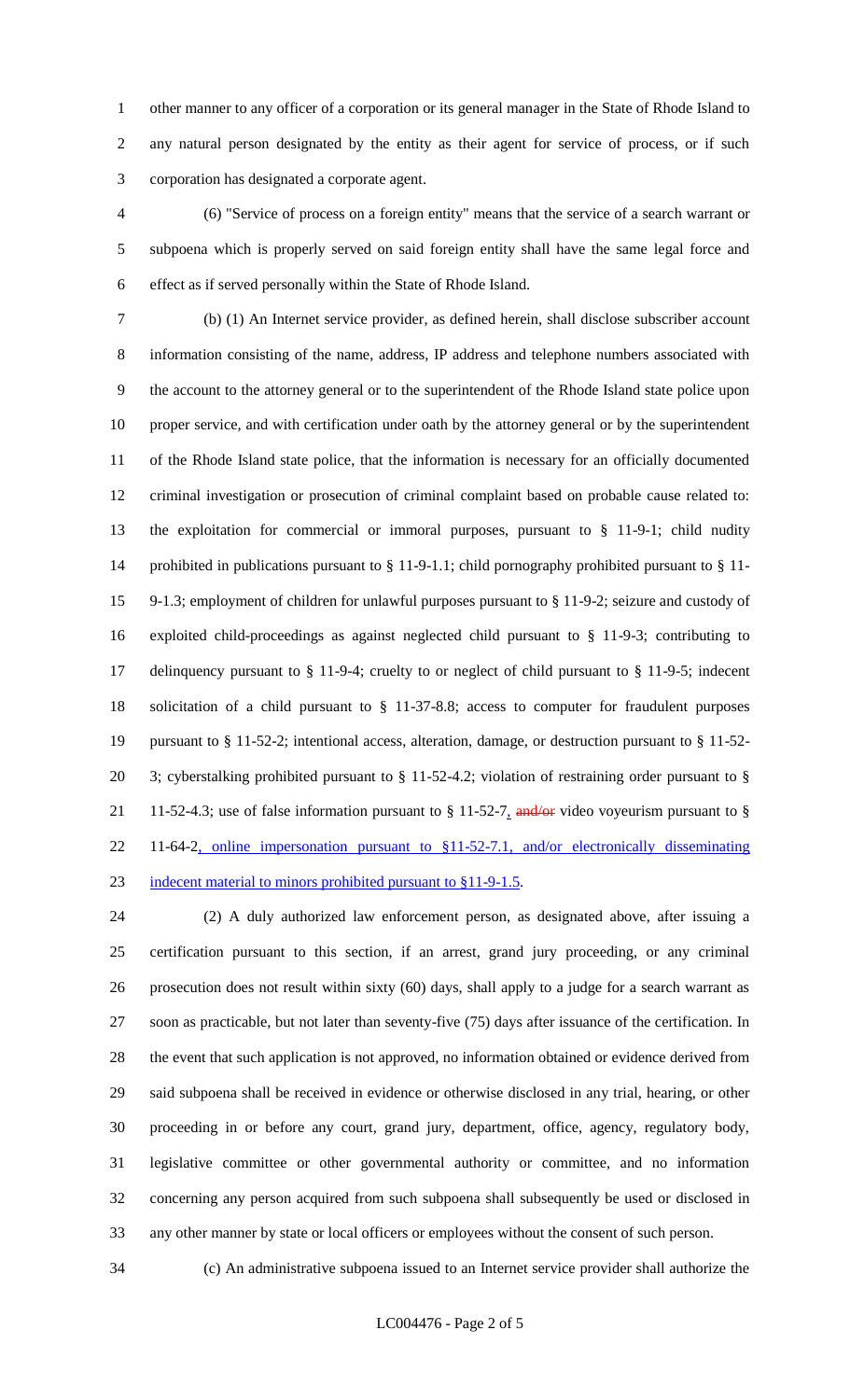release of non-content-based subscriber information identifying the name, address and telephone number of said account along with the Internet protocol number.

 (d) Notwithstanding any provision of this chapter, or any other provision of the general or public laws to the contrary, telephone records may not be released by an Internet service provider pursuant to an administrative subpoena. The Rhode Island superior court shall have the authority to enforce said administrative subpoenas upon application by the issuing law enforcement authority.

 (e) The attorney general and/or the superintendent of the Rhode Island state police who issues an administrative subpoena to Internet service providers related to: the exploitation for commercial or immoral purpose, pursuant to § 11-9-1; child nudity prohibited in publications pursuant to § 11-9-1.1; child pornography prohibited pursuant to § 11-9-1.3; employment of children for unlawful purposes pursuant to § 11-9-2; seizure and custody of exploited child- proceedings as against neglected child pursuant to § 11-9-3; contributing to delinquency pursuant to § 11-9-4; cruelty to or neglect of child pursuant to § 11-9-5; indecent solicitation of a child pursuant to § 11-37-8.8; access to computer for fraudulent purposes pursuant to § 11-52-2; intentional access, alteration, damage, or destruction pursuant to § 11-52-3; cyberstalking prohibited pursuant to § 11-52-4.2; violation of restraining order pursuant to § 11-52-4.3; use of 18 false information pursuant to § 11-52-7; and/or video voyeurism pursuant to § 11-64-2; online 19 impersonation pursuant to §11-52-7.1, and/or electronically disseminating indecent material to 20 minors prohibited pursuant to §11-9-1.5, shall provide an annual report to the general assembly each year detailing the following:

(1) The number of administrative subpoenas issued in the previous year;

 (2) The number of separate criminal investigations for which the administrative subpoenas were issued and whether said administrative subpoenas resulted in an arrest, indictment or criminal information;

(3) The number of investigations that remain part of a pending investigation;

(4) The number that resulted in the closing of a criminal investigation as unfounded; and

 (5) The number of investigations that did not result in an arrest, grand jury proceeding, or any criminal prosecution due to an inability to identify the subscriber.

 (f) The attorney general's office and the Rhode Island state police shall compile and forward said reports to the general assembly on an annual basis by March 31 of each year for the previous year. The reports shall be a public record.

 (g) No cause of action shall lie in any court against any Internet service provider, its officers, employees, or agents for furnishing or disclosing information, in strict compliance with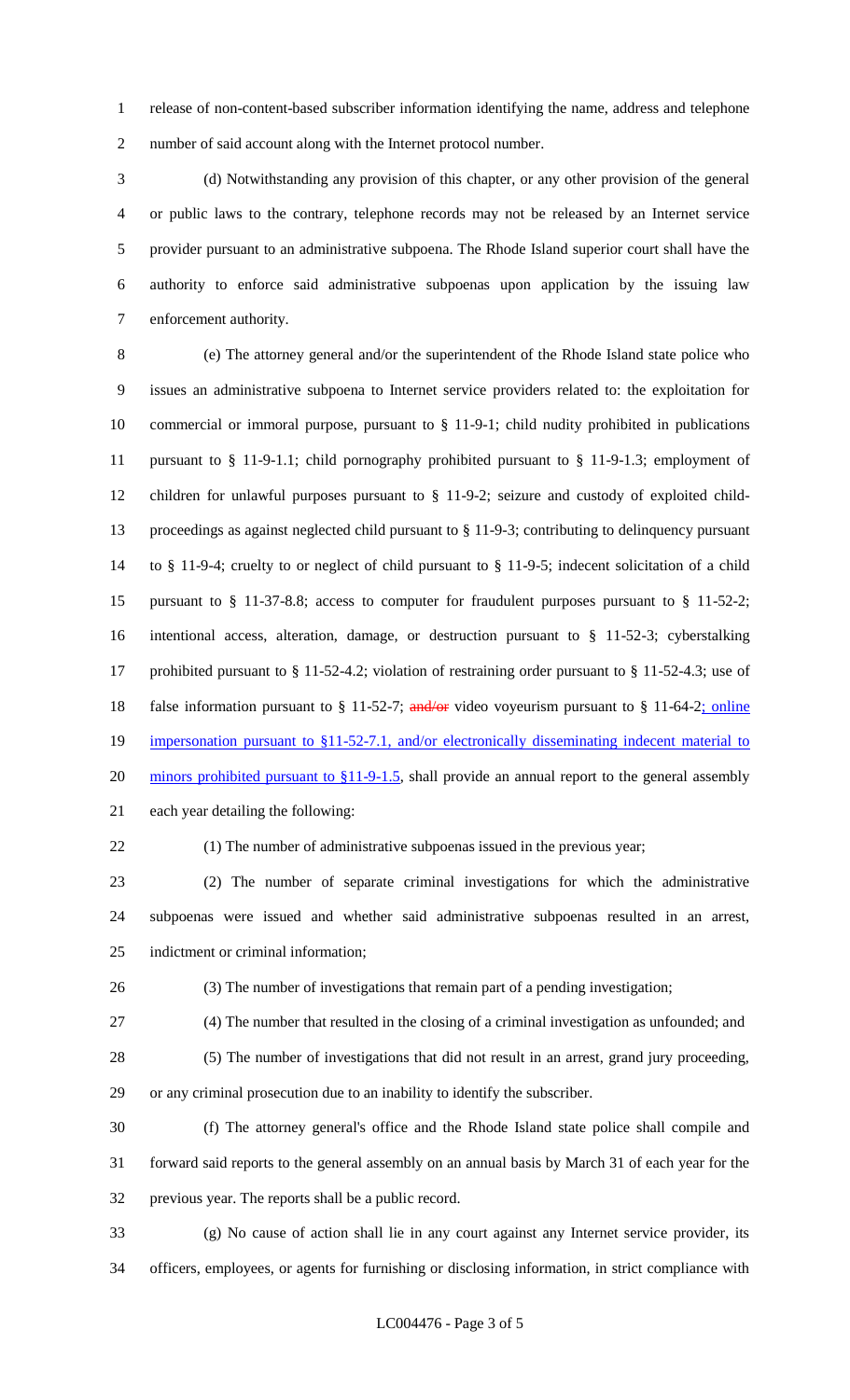#### 1 this section.

- 2 (h) No law enforcement officer, or any party to these investigations under this section,
- 3 shall disclose any information obtained as a result of this section, except as it is essential to the
- 4 proper discharge of their duties.
- 5 SECTION 2. This act shall take effect upon passage.

======== LC004476 ========